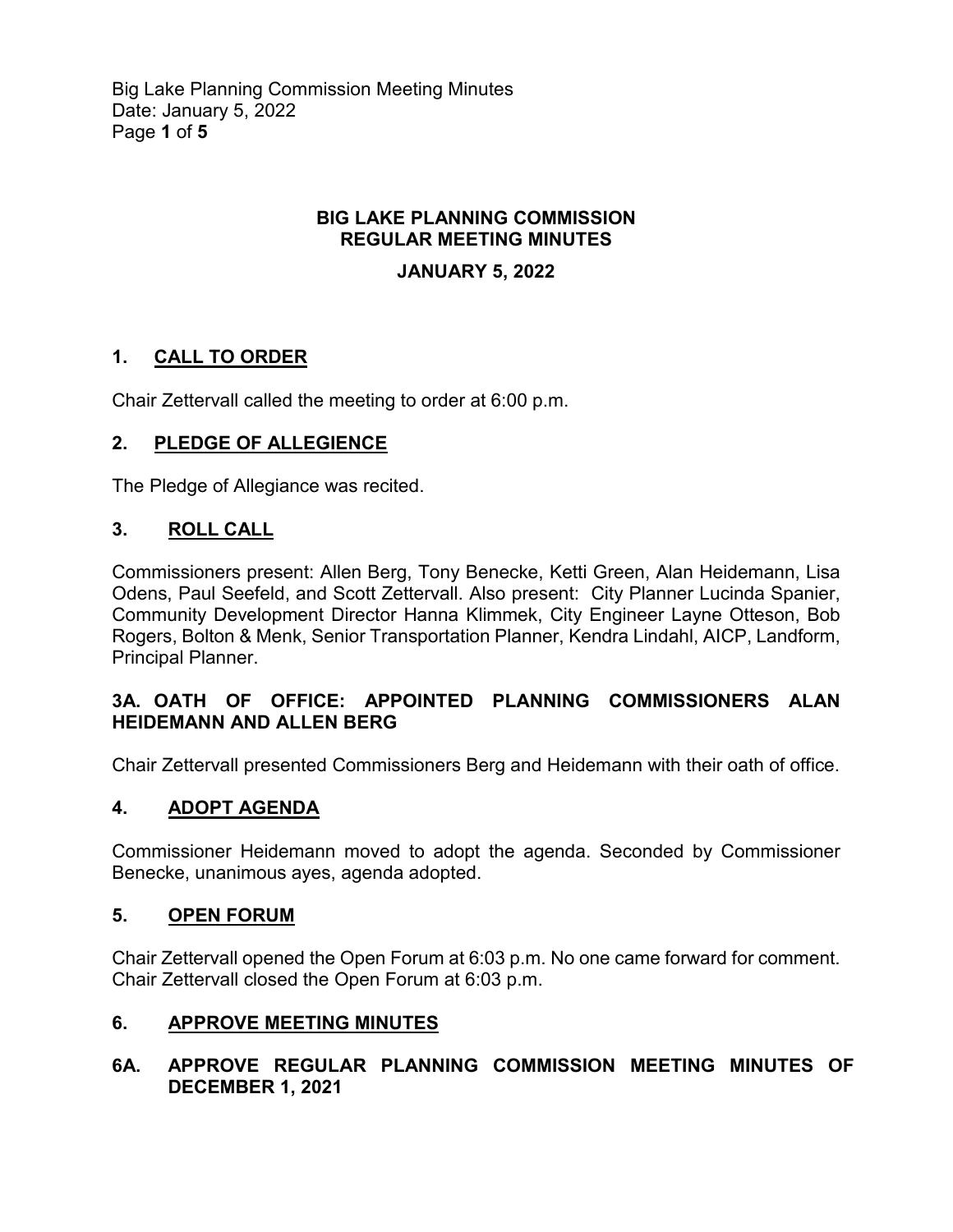Big Lake Planning Commission Meeting Minutes Date: January 5, 2022 Page **2** of **5**

Commissioner Green motioned to approve the December 1, 2021 Regular Meeting Minutes. Seconded by Commissioner Odens, unanimous ayes, Minutes approved.

## **7. BUSINESS**

### **7A. ENVIRONMENTAL REVIEW – AVALON ESTATES ENVIRONMENTAL ASSESSMENT WORKSHEET (EAW)**

Spanier asked the Planning Commission to make recommendations to the City Council regarding potential environmental impacts that may warrant further investigation before the Avalon Estates project is commenced.

Bob Rogers, Senior Transportation Planner with Bolton and Menk, reviewed the Avalon Estates Environmental Assessment Worksheet (hereafter referred to as EAW) and stated that based on the analysis completed for the EAW, the proposed development does not appear to result in significant environmental harm and further analysis in an Environmental Impact Statement (hereafter referred to as an EIS) is not anticipated at this time.

Benecke asked about the traffic counts on Highland Avenue. Rogers stated that traffic counts are conducted by MNDOT on the state highways, by the County on the county roads, and by the City on municipal state aid roads in four-year cycles. Highland Avenue is no a state aid road and as such traffic counts have not been conducted. Rogers went on to say that a typical single-family residence generates on average between nine (9) and eleven (11) trips per day. This estimate includes garbage trucks, postal service and other trips to and from the household. Green asked whether any major issues came out of the study with regard to the development concept. Rogers replied that from a technical standpoint, he does not find any issues. He also stated that other agencies will be reviewing the document to ensure there aren't issues to warrant an EIS.

Green asked whether any guidelines determine building location based on certain tiers. Rogers indicated that the project is within the shoreland zoning district, which regulates density by pushing it away from the waterbody. Zettervall asked about the EAW's traffic section, noting that it states 'substantial traffic impacts are not anticipated,' and wondered whether that referred to environmental impacts specifically. Rogers stated that the impacts referenced deal with mobility and safety, not environmental effect. He added that wide roads can be a safety concern and that narrower roads will encourage traffic to flow at a safer rate of speed.

Zettervall stated that construction traffic is not included in the report, but was covered in Rogers' presentation. He asked if those numbers will be added to the report. Rogers confirmed that those numbers do need to and will be added to the EAW. Zettervall noted that although the report found that Highland Avenue will experience a moderate increase in traffic as a result of the development, some residents are likely to question this finding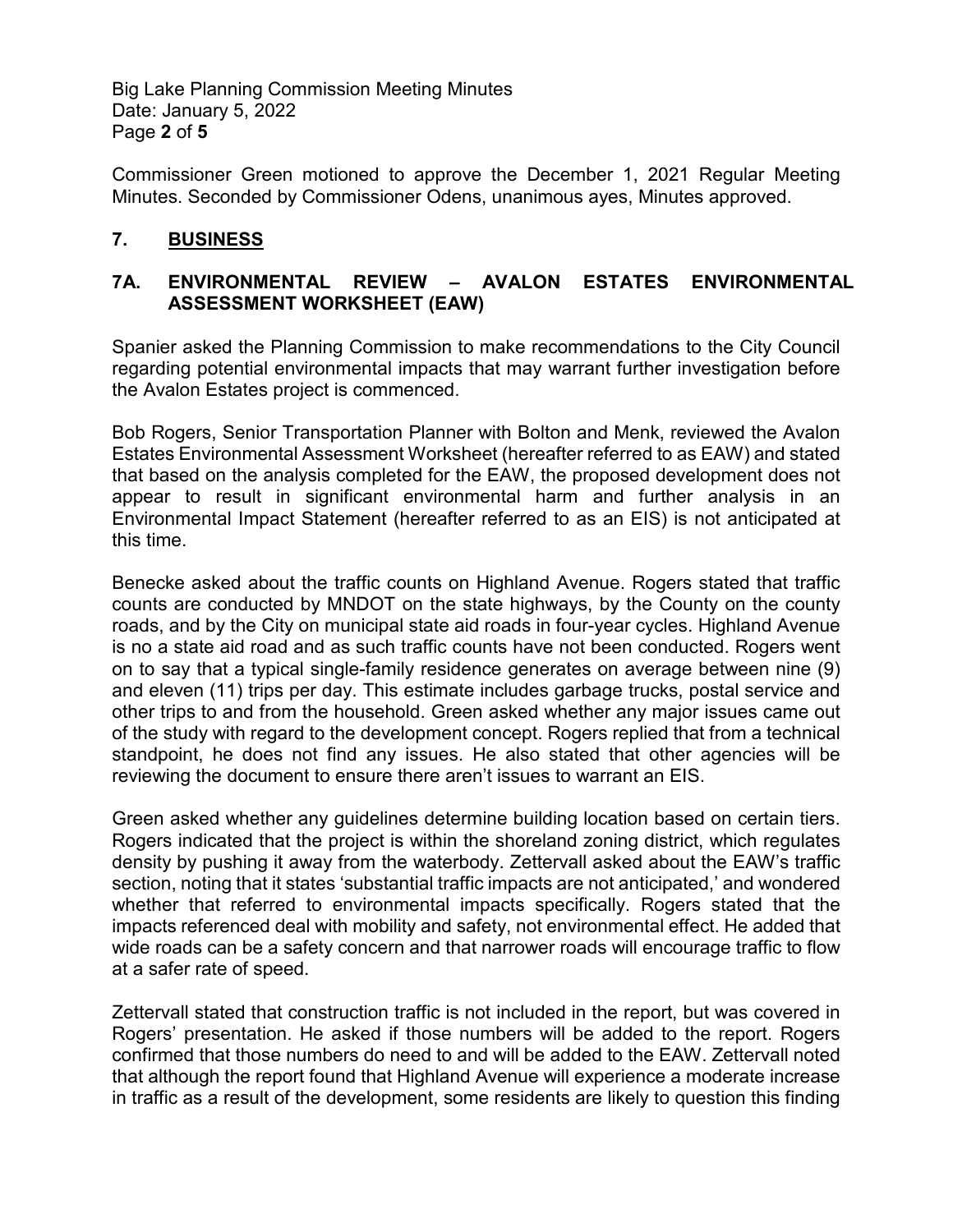Big Lake Planning Commission Meeting Minutes Date: January 5, 2022 Page **3** of **5**

and asked whether the impact was determined by a rating system. Rogers stated that would be a subjective analysis, and that they do not see the development warranting additional lanes or intersections. He stated that if this was the case, it would be considered a high impact rather than moderate.

Spanier noted that public comment will be taken in written form only. Odens asked if a notification is triggered. Spanier stated that a public hearing is not required and so public notification is not required. She stated that the City Ordinances on Environmental Review requires a mailer be sent out to all properties within 500 feet of the subject property notifying them of the existence of the EAW, where to find it, and so forth. She stated that a press release was also published in the designated newspaper.

Commissioner Heidemann motioned to recommend that an EIS for the proposed Avalon Estates development is not warranted based on the information available in the EAW. Seconded by Commissioner Odens, unanimous ayes, motion carried.

## **7B. PUBLIC HEARING: CUP REQUEST TO ALLOW PAINTING OF ROOFTOP MECHANICAL EQUIPMENT AT PREMIER MARINE**

Kendra Lindahl, AICP, Landform, Planning Consultant reviewed that RJ Ryan Construction Inc., on behalf of Envision Company, the applicant, has submitted a development application requesting a conditional use permit for Premier Marine on Lot 2, Block 1, Big Lake Business Park to paint the rooftop mechanical equipment to be compatible with the building rather than screened as required by Section 1060.07 of the Zoning Ordinance. Lindahl asked the Planning Commission to hold a public hearing and make a recommendation of approval.

Chair Zettervall opened the public hearing at 6:52 p.m. No one came forward for comment. Chair Zettervall closed the public hearing at 6:52 p.m.

Commissioner Green motioned to recommend approval regarding the conditional use permit for Premier Marine on Lot 2, Block 1, Big Lake Business Park to paint the rooftop mechanical equipment to be compatible with the building rather than screened with the listed conditions. Seconded by Commissioner Heidemann, unanimous ayes, motion carried.

# **7C. PUBLIC HEARING: COMPREHENSIVE PLAN AMENDMENT – ADOPT ROAD FUNCTIONAL CLASSIFICATION PLAN (FIG. 12-1)**

Spanier asked the Planning Commission to provide a recommendation to the City Council on a Comprehensive Plan Amendment which proposes adoption of a Road Functional Classification Plan. Spanier recommends adoption of the Functional Classification plan that is suggested by the Comprehensive Plan, with the revisions suggested by the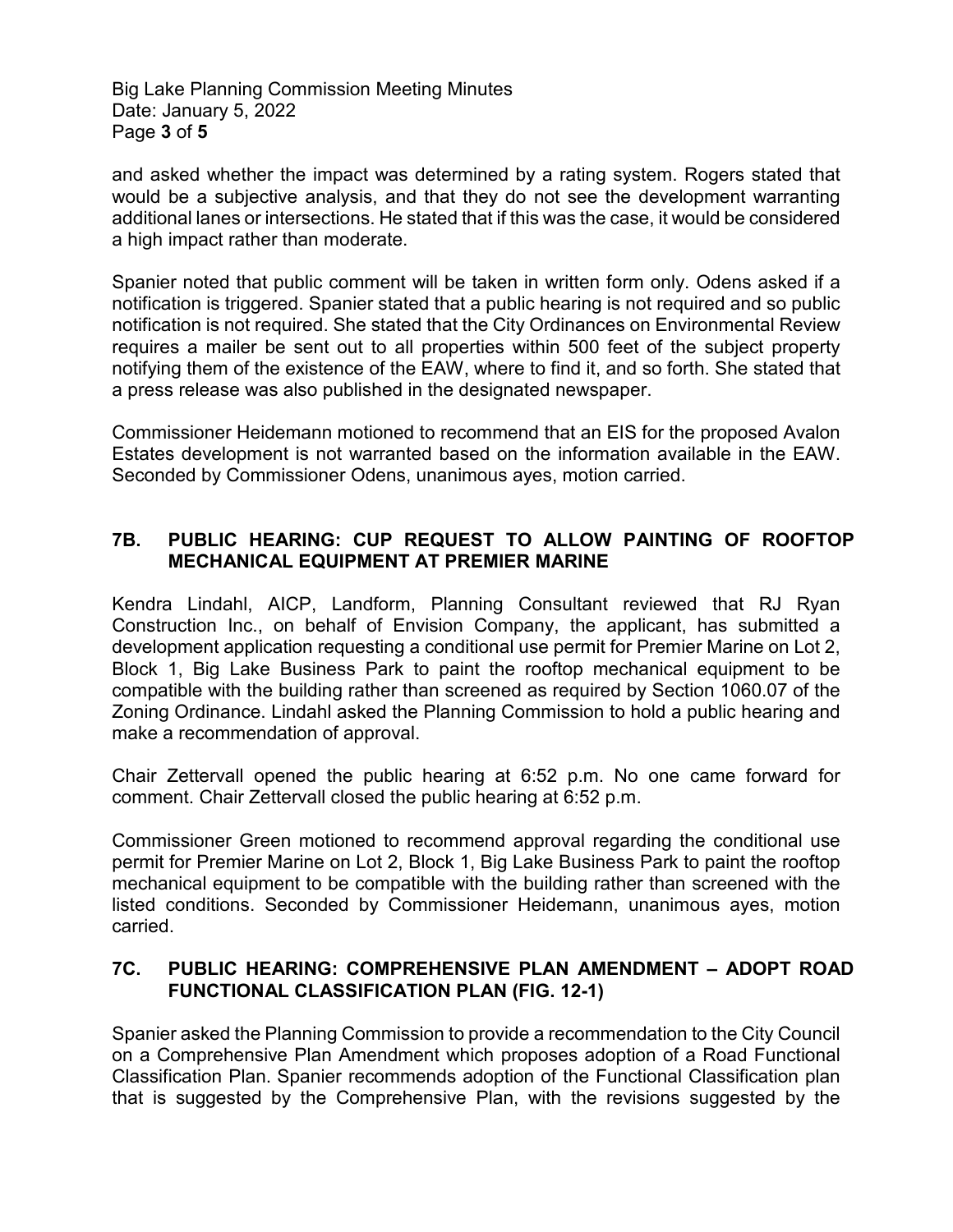Big Lake Planning Commission Meeting Minutes Date: January 5, 2022 Page **4** of **5**

consultant engineer.

Green asked if this is regarding the trail system and walkability, or only vehicular traffic. Spanier stated that it is specifically to the roadway network. Odens asked about the designation behind major and minor collector one-way. Spanier stated that development will help determine the designation. Otteson stated that designations are determined based on traffic volume. He also indicated there is flexibility on how streets are defined over time given the circumstances.

Chair Zettervall opened the public hearing at 7:09 p.m. No one came forward for comment. Chair Zettervall closed the public hearing at 7:09 p.m.

Commissioner Heidemann motioned to recommend to the Council a Comprehensive Plan Amendment which proposes adoption of a Road Functional Classification Plan with the revisions suggested by the consultant engineer. Seconded by Commissioner Berg, unanimous ayes, motion carried.

## **7D. SELECTION OF 2022 CHAIR, VICE-CHAIR, AND PARKS ADVISORY COMMITTEE (PAC) LIAISON POSITIONS**

Spanier stated that in 2021, the Planning Commission Chair, Vice-Chair, and Parks Advisory (PAC) Liaison Committee positions were held by Scott Zettervall, Alan Heidemann, and Scott Martoz, respectively. She asked the Commissioners to either nominate one another or volunteer for the Chair, Vice-Chair, and PAC Liaison positions.

Seefeld asked how many members are on the Parks Committee. Spanier stated that there are seven members on the Parks Committee. Seefeld asked about ECFE in the Park and if there is a liaison between the City and that event. Berg stated that Corrie Scott, Secretary for the Parks Committee, regularly attends Community Education Advisory Meetings.

Commissioner Odens motioned to recommend to City Council appointments of Zettervall as Planning Commission Chair, Heidemann as Vice-Chair, and Green as Parks Advisory Committee Liaison for 2022. Seconded by Commissioner Benecke, unanimous ayes, motion carried.

# **7E. COMMUNITY DEVELOPMENT DEPARTMENT UPDATE**

Klimmek discussed the status of the projects within the Community Development Department to date. The update included residential, commercial and industrial land development, BLEDA, Planning and Zoning, Building, and Recreation and Communication.

Odens asked if the Sherburne County Comprehensive Plan process is similar to the City